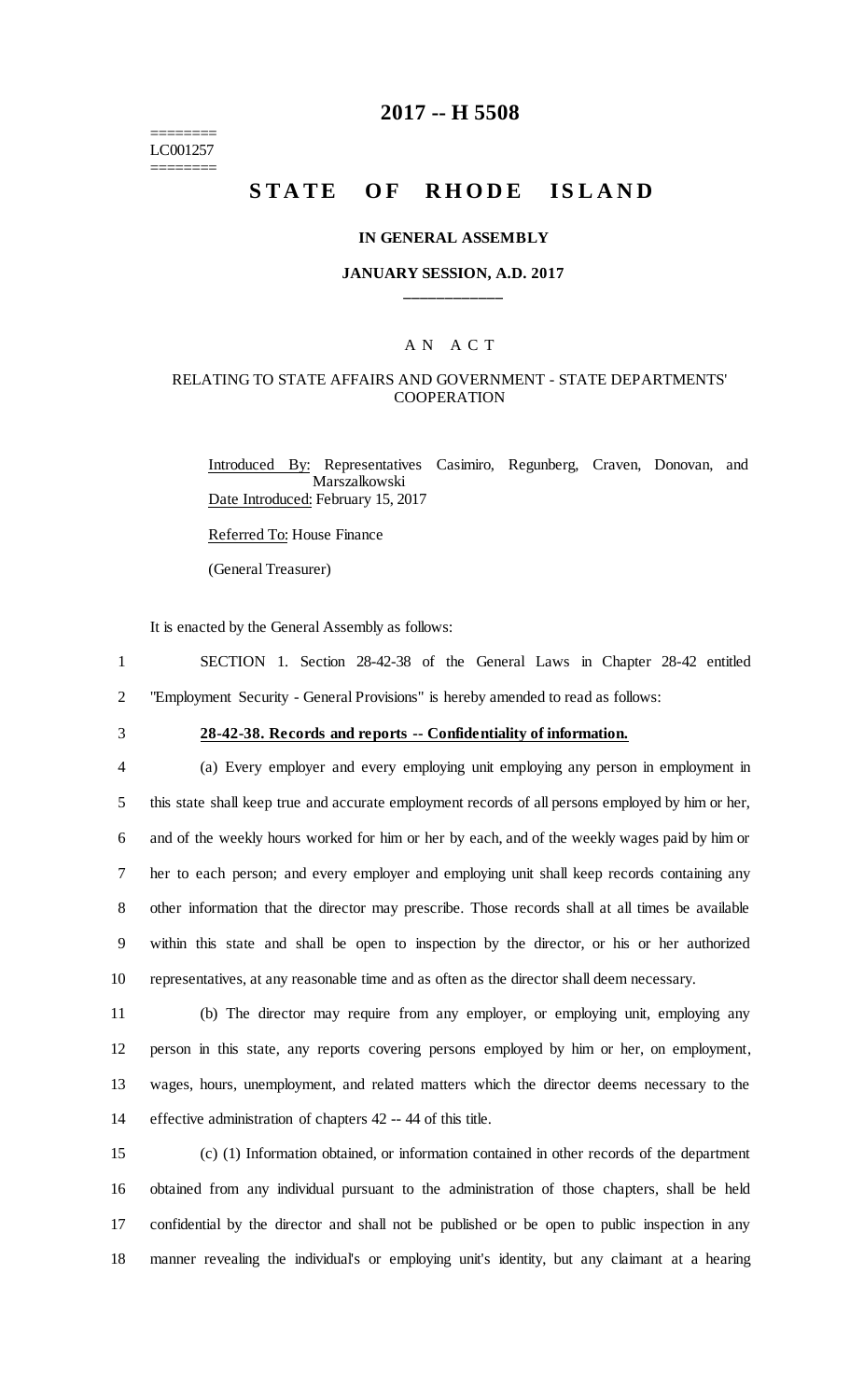provided for in those chapters shall be supplied with information from those records of the extent necessary for the proper presentation of his or her claim. Any department employee guilty of violating this provision shall be subject to the penalties provided in chapters 42 -- 44 of this title; provided, that nothing contained in this subsection shall be construed to prevent:

 (i) The director, or any qualified attorney whom the director has designated to represent him or her in any court of this state, or the attorney general from making any record, report, or other information referred to in this section, available in any proceeding before any court of this state in any action to which the director is a party;

 (ii) The director from making any record, report, or other information referred to in this section, available to any agency of this state or any agency of a political subdivision of this state charged with the administration of public assistance within this state, or any of its political subdivisions;

 (iii) The director from making any record, report, or other information referred to in this section, available to the railroad retirement board or to employees of the Internal Revenue Service in the performance of their public duties, and the director shall furnish, at the expense of the railroad retirement board or the Internal Revenue Service, copies of those records, reports, or other information referred to in this section;

 (iv) The director from making available, upon request and on a reimbursable basis, any record, report, or other information referred to in this section to the federal Department of Health and Human Services in accordance with the provisions of United States P.L. 100-485, Family Support Act of 1988, or to the federal Department of Housing and Urban Development and to authorized representatives of public housing agencies in accordance with the Stewart B. McKinney Homeless Assistance Act, 42 U.S.C. § 11301 et seq.;

 (v) The director from making available to the division of taxation, upon request of the tax administrator, any record, report, or other information referred to in Title 28, Chapter 42 for the purposes of compiling the annual unified economic development budget report and performing 27 the requirements under subsection  $42-142-3(e)$ ; enforcing the provisions of Title 28, Chapter 42; and/or performing any of its obligations under Title 44. The information received by the division of taxation from the department of labor and training pursuant hereto pertaining to an individual employer shall be held confidential and shall not be open to public inspection. Nothing herein shall prohibit the disclosure of statistics and/or statistical data that do not disclose the identity of individual employers and/or the contents of specific returns;

 (vi) The director from making, and the director shall make, reports in the form and containing any information that the federal Social Security Administration may, from time to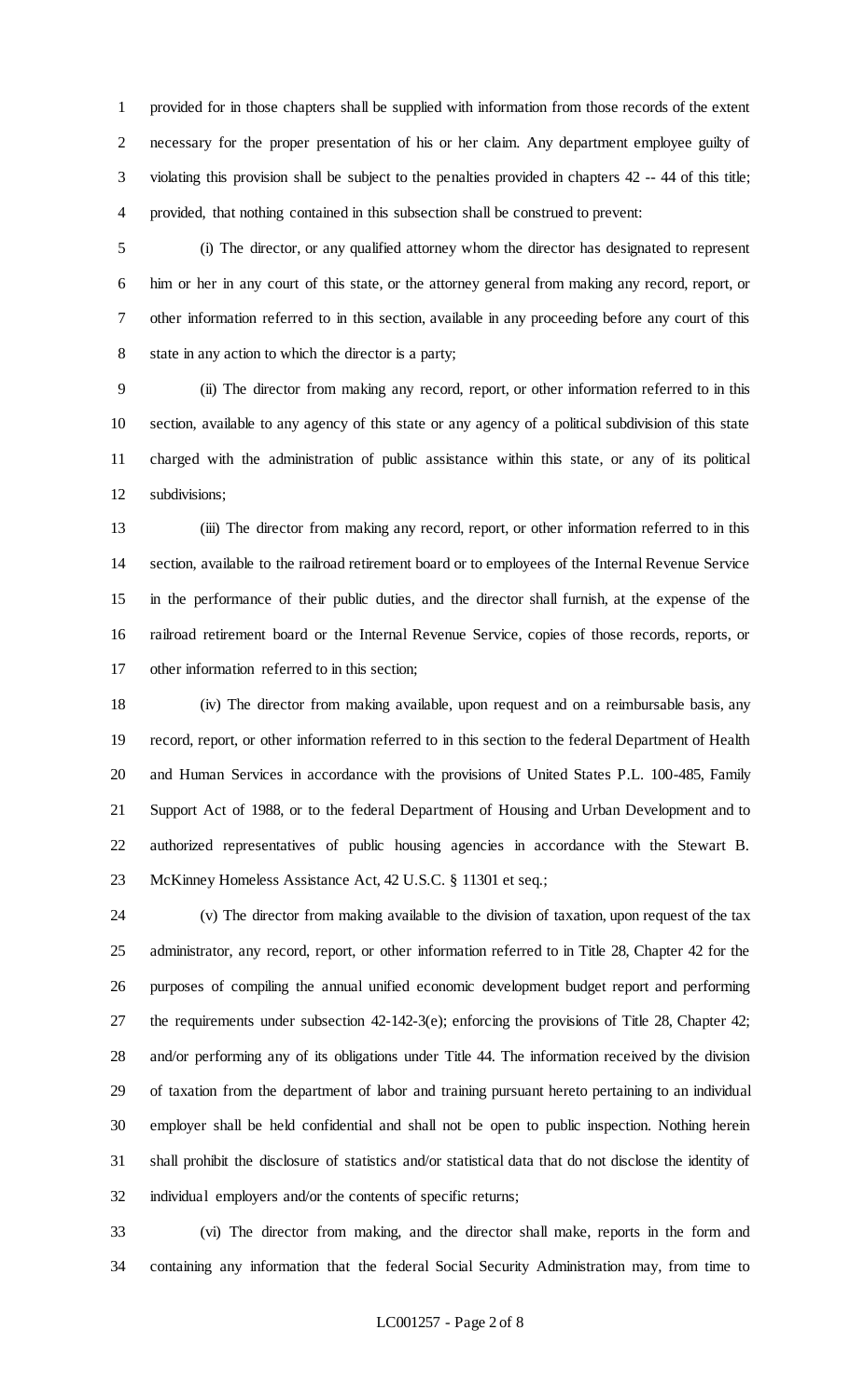time, require, and complying with any provisions that the federal Social Security Administration may, from time to time, find necessary to assure the correctness and verification of those reports. The director shall make available, upon request, to any agency of the United States charged with the administration of public works or assistance through public employment, the name, address, ordinary occupation, and employment status of each recipient of unemployment compensation and a statement of that recipient's rights to further compensation under that law;

 (vii) The director from conducting any investigations he or she deems relevant in connection with these provisions;

 (viii) The director from conducting any investigations he or she deems relevant in connection with the performance of his or her duties pursuant to the administration of the chapters 29, 32, 33, 34, 36, 37 and 41 of this title, or from making any record, report, or other information referred to in this section available to the workers' compensation fraud prevention unit for use in the performance of its duties under § 42-16.1-12;

 (ix) The director from forwarding, and the director shall forward, to the jury commissioner, the names and addresses of all individuals who are receiving unemployment compensation on a yearly basis in accordance with § 9-9-1(e);

 (x) The director from providing data on unemployment insurance recipients or any other data contained in departmental records that is obtained from an individual, pursuant to the administration of chapters 42 -- 44 of this title, to the department's designated research partners for the purpose of its workforce data quality and workforce innovation fund initiatives. The provision of these records will be done in accordance with an approved data-sharing agreement between the department and its designated research partners that protects the security and confidentiality of these records and, through procedures, established by protocols, rules, and/or regulations as determined necessary by the director and appropriately established or promulgated;

 (xi) The director from making available upon request and on a reimbursable basis to the department of corrections, and solely for the purpose of case management and post-release supervision, any record, report, or other information referred to in chapter 42 of title 28 relating to wages, earnings, professional licenses, work or vocational skills or training, and work history of offenders under the department of corrections' supervision for the purpose of case management and post-release supervision. The information received by the department of corrections from the department of labor and training pursuant to this subsection shall be held confidential and shall not be open to public inspection. Nothing in this subsection shall prohibit the disclosure of statistics and/or statistical data that does not disclose the identity of individuals, nor shall it prevent information referred to in this subsection from being available in any proceeding before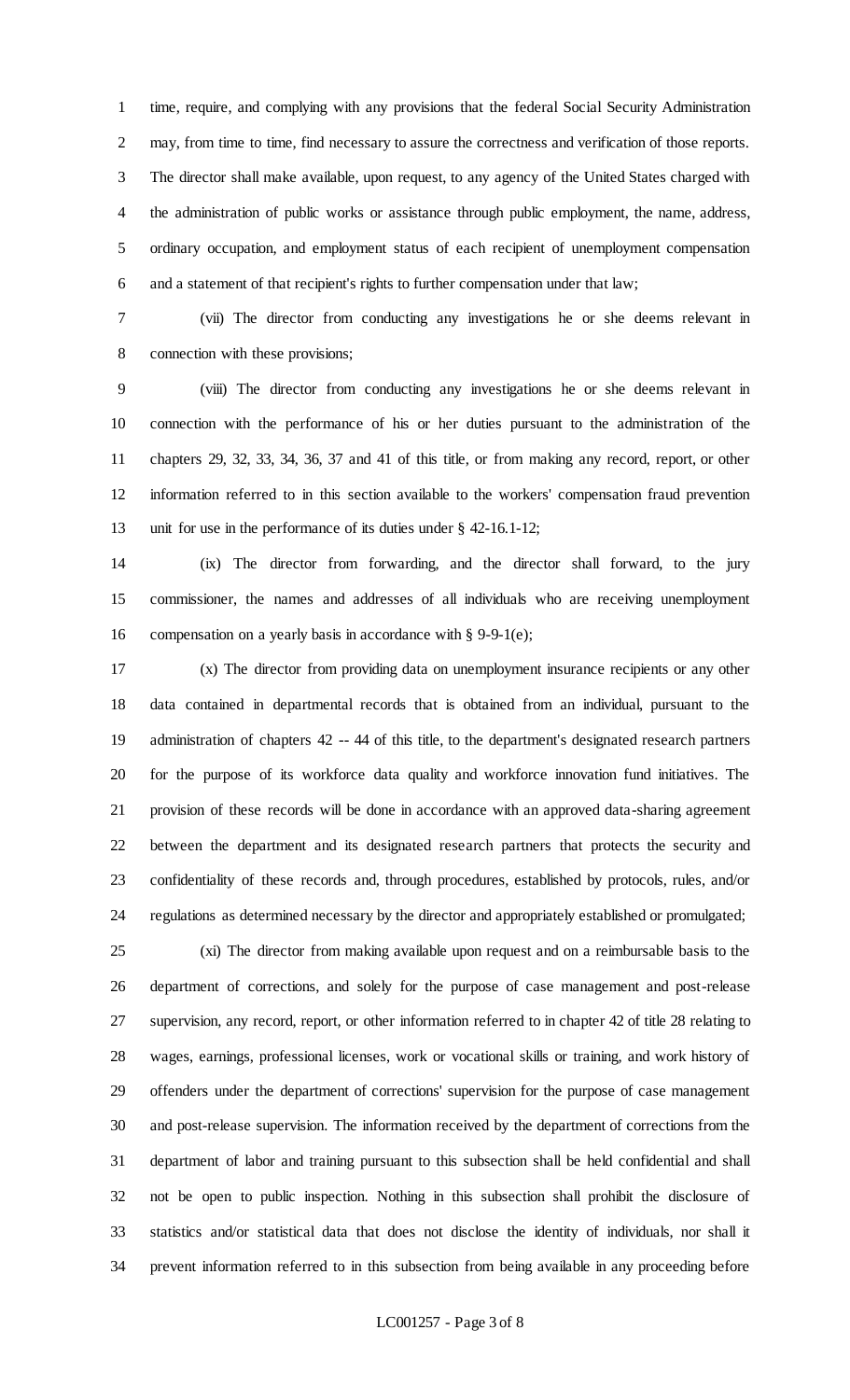any court of this state in an action in which an offender's conditions of probation or obligation to

2 pay restitution and/or costs and fines are the subject of the court proceedings.; or

(xii) The director from making any record, report, or other information referred to in this

section available to the employees' retirement system of Rhode Island and the office of the

general treasurer in the performance of their public duties.

 (2) The director may publish in statistical form the results of any investigations without disclosing the identity of the individuals involved.

 SECTION 2. Section 33-21.1-17 of the General Laws in Chapter 33-21.1 entitled "Unclaimed Intangible and Tangible Property" is hereby amended to read as follows:

**33-21.1-17. Report of abandoned property.**

 (a) A person holding property tangible or intangible, presumed abandoned and subject to custody as unclaimed property under this chapter, shall report to the administrator concerning the property as provided in this section.

(b) The report must be verified and must include:

 (1) Except with respect to travelers checks and money orders, the name, if known, and last known address, if any, of each person appearing from the records of the holder to be the owner of property of the value of fifty (\$50.00) dollars or more presumed abandoned under this chapter;

 (2) In the case of unclaimed funds of fifty dollars (\$50.00) or more held or owing under any life or endowment insurance policy or annuity contract, the full name and last known address of the insured or annuitant and of the beneficiary according to the records of the insurance company holding or owing the funds;

 (3) In the case of the contents of a safe deposit box or other safekeeping repository or of other tangible property, a description of the property and the place where it is held and may be inspected by the administrator and any amounts owing to the holder;

 (4) The nature and identifying number, if any, or description of the property and the amount appearing from the records to be due, but items of value under fifty dollars (\$50.00) each shall be reported in the aggregate;

 (5) The date the property became payable, demandable, or returnable, and the date of the last transaction with the apparent owner with respect to the property; and

 (6) Other information the administrator prescribes by rule as necessary for the administration of this chapter.

 (c) If the person holding property presumed abandoned and subject to custody as unclaimed property is a successor to other persons who previously held the property for the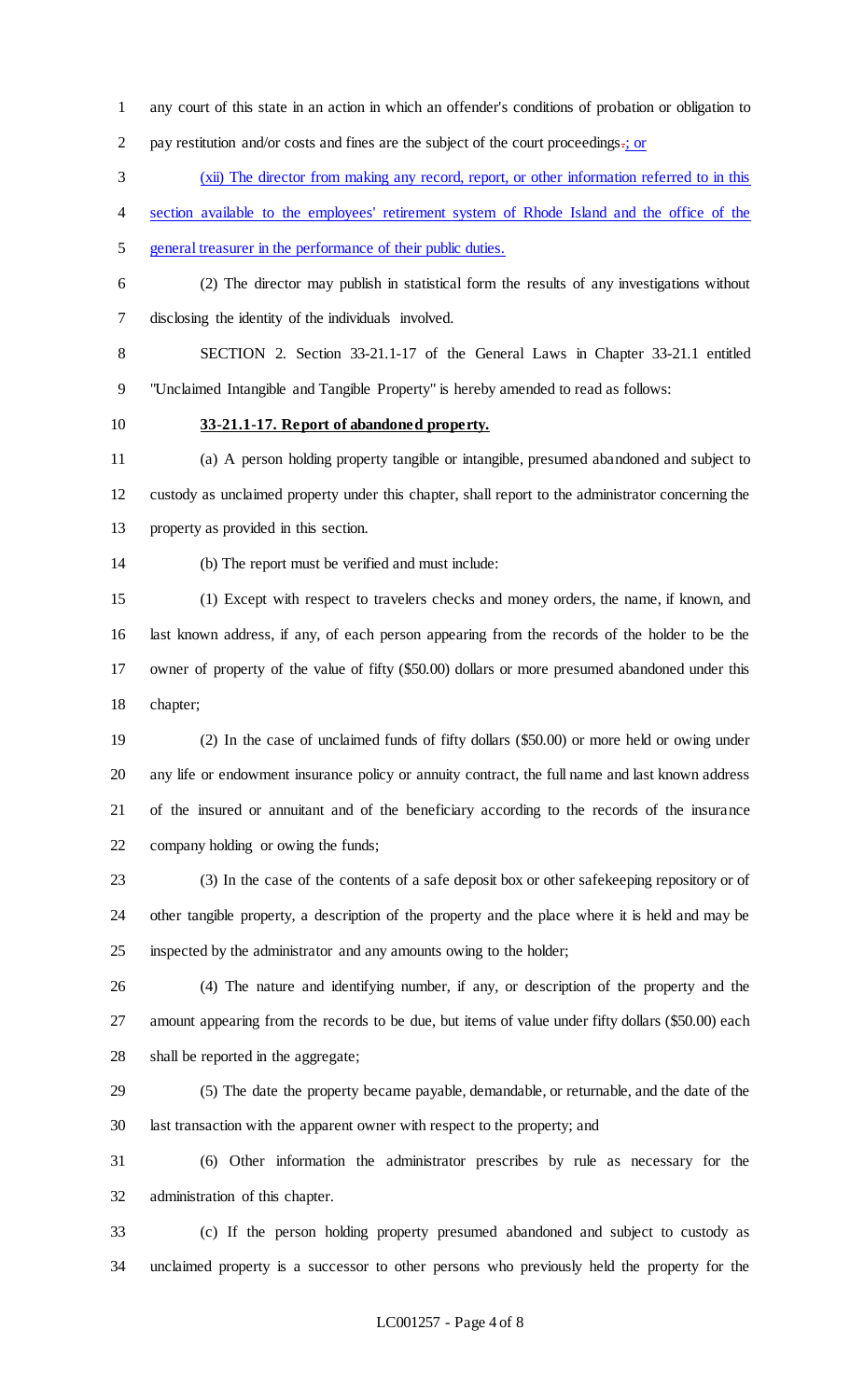apparent owner or the holder has changed his or her name while holding the property, he or she shall file with his or her report all known names and addresses of each previous holder of the property.

 (d) The report must be filed before November 1 of each year as of June 30, next preceding, and the report of any life insurance company, including the report of unclaimed insurance company demutualization proceeds made pursuant to § 33-21.1-16.1, must be filed before November 1 of each year as of June 30 next preceding. On written request by any person required to file a report, the administrator may postpone the reporting date.

 (e) Not more than one hundred and twenty (120) days before filing the report required by this section, the holder in possession of property presumed abandoned and subject to custody as unclaimed property under this chapter shall send written notice to the apparent owner at his or her last known address informing him or her that the holder is in possession of property subject to this chapter if:

 (1) The holder has in its records an address for the apparent owner which the holder's records do not disclose to be inaccurate,

- (2) The claim of the apparent owner is not barred by the statute of limitations, and
- (3) The property has a value of fifty dollars (\$50.00) or more.

 (f) In order to reunite residents with their unclaimed property, the administrator is authorized to share data with other state departments regarding unclaimed property. Notwithstanding any other law to the contrary, the administrator is authorized to receive data from and provide data to state departments that identifies unclaimed property and its rightful owners.

- SECTION 3. Section 44-30-95 of the General Laws in Chapter 44-30 entitled "Personal Income Tax" is hereby amended to read as follows:
- 

#### **44-30-95. General powers of tax administrator.**

 (a) General. The tax administrator shall administer and enforce the Rhode Island personal income tax and is authorized to make any rules and regulations, and to require any facts and information to be reported, that he or she may deem necessary to enforce the tax. The provisions of chapter 1 of this title relating to the tax administrator shall be applicable to the Rhode Island personal income tax.

 (b) Examination of books and witnesses. The tax administrator, for the purpose of ascertaining the correctness of any return, or for the purpose of making an estimate of Rhode Island income of any person where information has been obtained, shall have the power to examine or to cause to have examined, by any agent or representative designated by the tax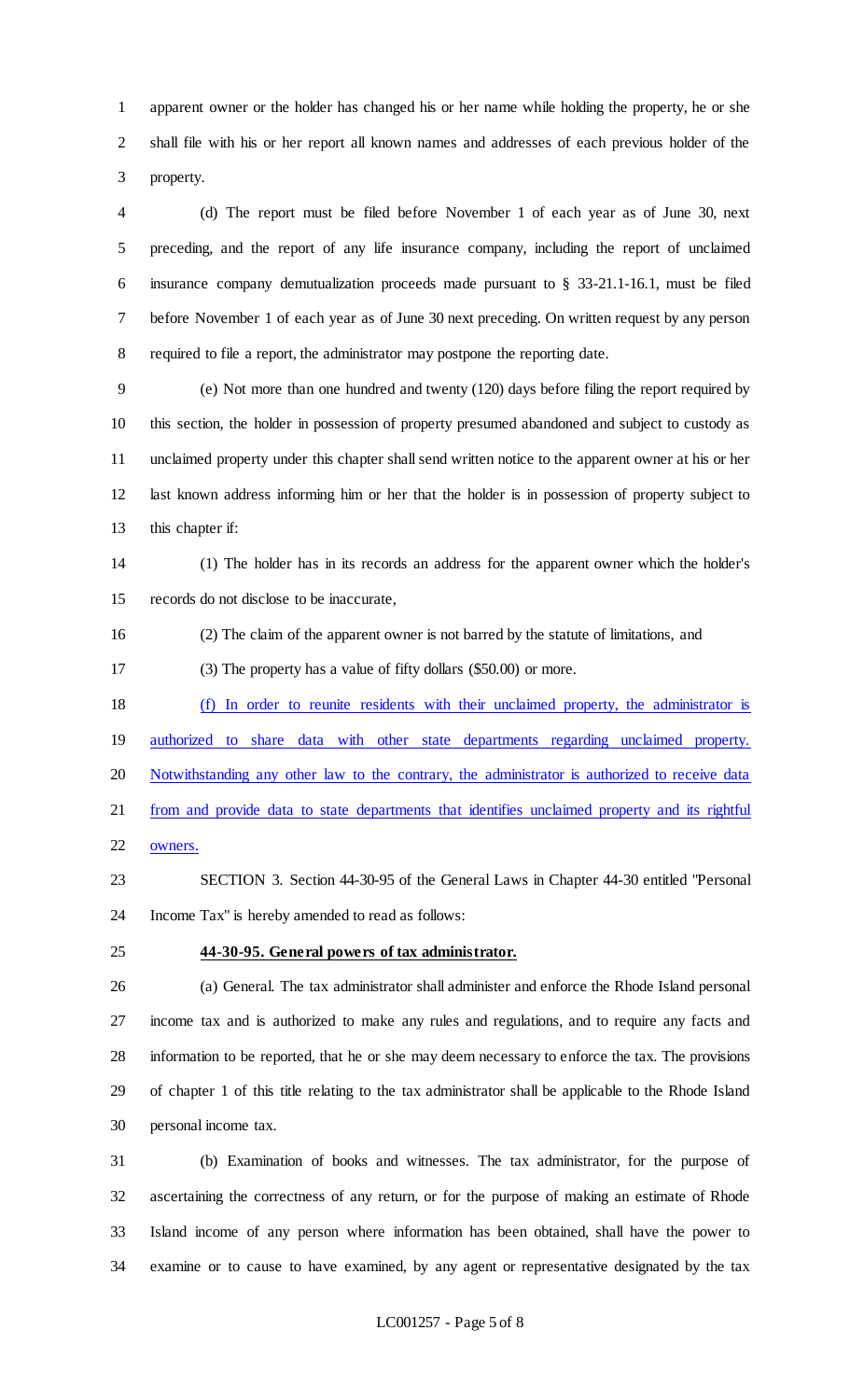administrator for that purpose, any books, papers, records, or memoranda bearing upon the matters required to be included in the return, and may require the attendance of the person rendering the return or any officer or employee of the person, or the attendance of any other person having knowledge in the premises, and may take testimony and require proof material for its information, with power to administer oaths to the person or persons.

 (c) Secrecy requirement. It shall be unlawful for any state official or employee to divulge or to make known to any person in any manner whatever not provided by law the amount or source of income, profits, losses, expenditures, or any particular of them set forth or disclosed in any return, or to permit any return or copy of the return or any book containing any abstract or particulars thereof to be seen or examined by any person except as provided by law. It shall be unlawful for any person to print or publish in any manner whatever not provided by law any return or any part thereof or source of income, profits, losses, or expenditures appearing in any return. Any offense against the foregoing provision shall be punished by a fine not exceeding one thousand dollars (\$1,000), or by imprisonment not exceeding one year, or both, at the discretion of the court. If the offender is an officer or employee of the state of Rhode Island, the offender may be dismissed from office or discharged from employment.

 (d) Interstate and federal agreements. The governor or the tax administrator may enter into agreements with tax officials of other states and the federal government to provide for the exchange of information and to apportion or otherwise equitably determine taxes for the purposes of carrying out the provisions of § 44-30-18 and otherwise avoiding multiple taxation.

 (e) Income tax claims of other states. The courts of this state shall recognize and enforce liabilities for personal income taxes lawfully imposed by any other state which extends a like comity to this state, and the duly authorized officer of any other state may sue for the collection of a tax in the courts of this state. A certificate by the secretary of state of the other state that an officer suing for the collection of a tax is duly authorized to collect the tax shall be conclusive proof of that authority. For the purposes of this section, the word "taxes" shall include additions to tax, interest, and penalties, and liability for taxes, additions to tax, interest and penalties shall be recognized and enforced by the courts of this state to the same extent that the laws of the other state permit the enforcement in its courts of liability for taxes, additions to tax, interest, and penalties due this state under this part.

 (f) Small tax balances. The tax administrator is authorized to abate the unpaid portion of the assessment of any tax, or any liability in respect thereof, if the administrator determines under uniform rules prescribed by him or her that the administration and collection costs involved would not warrant collection of the amount due.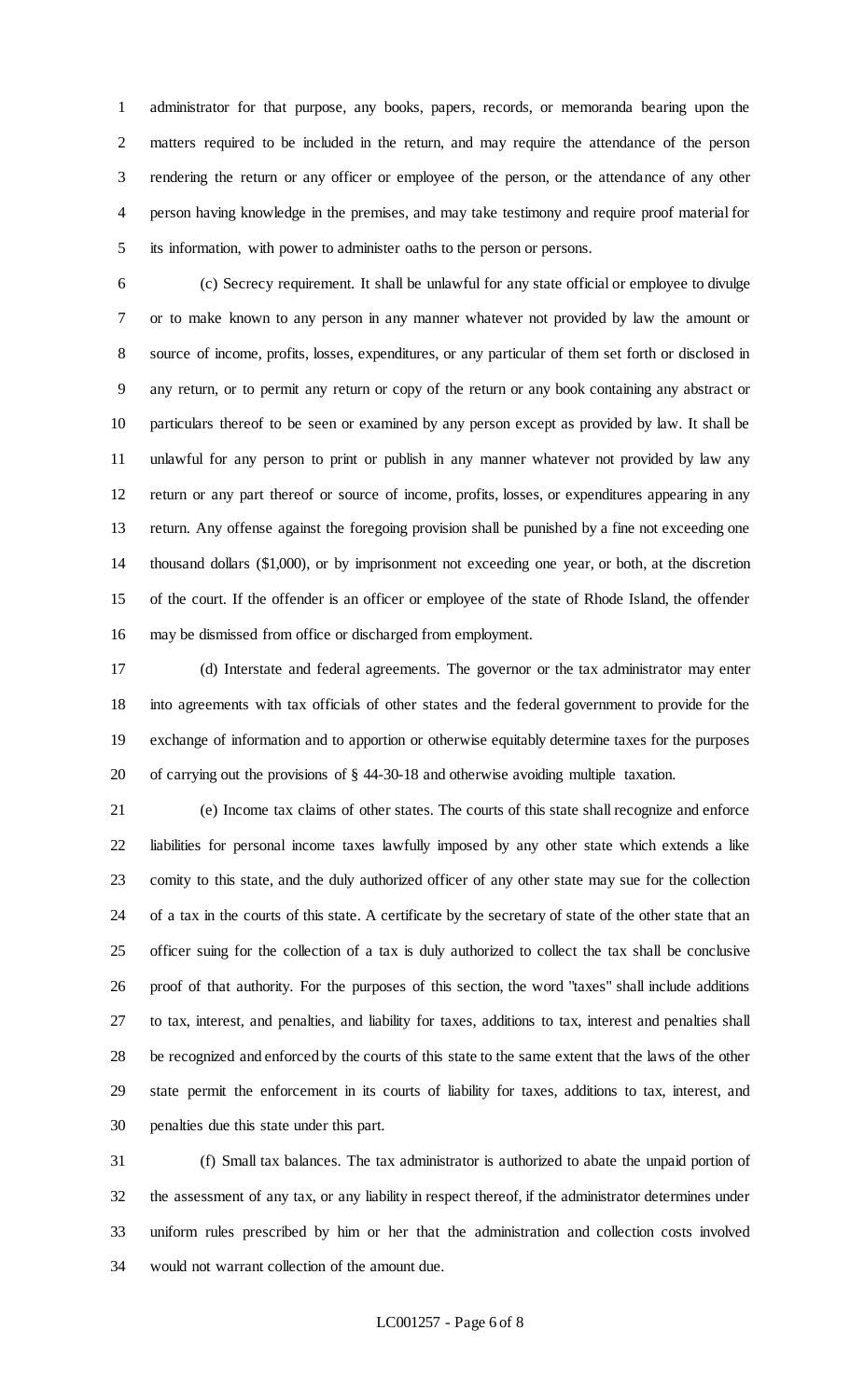(g) Limited disclosure of information -- Retirement board. The tax administrator shall disclose to the retirement board of the state of Rhode Island information needed by the board to implement the provisions of §§ 36-10-17, 36-10-36, and 45-21-24. The content and nature of the information to be disclosed shall be determined and approved by the tax administrator and shall be kept confidential by the board. (h) Limited disclosure of information -- Jury Commissioner. The tax administrator shall disclose to the jury commissioners of the State of Rhode Island information needed by him or her to implement provisions of § 9-9-1(d). (i) Limited disclosure of information – Unclaimed property administrator. The tax administrator shall disclose to the unclaimed property administrator of the state of Rhode Island, 11 who is the administrator as defined in §33-21.1-1, information needed by the unclaimed property administrator to implement the provisions of §33-21.1-24. The content and nature of the information to be disclosed shall be determined and approved by the tax administrator and shall be kept confidential by the unclaimed property administrator. The unclaimed property 15 administrator shall be subject to the requirements and penalties in §44-30-95(c). SECTION 4. This act shall take effect upon passage.

======== LC001257 ========